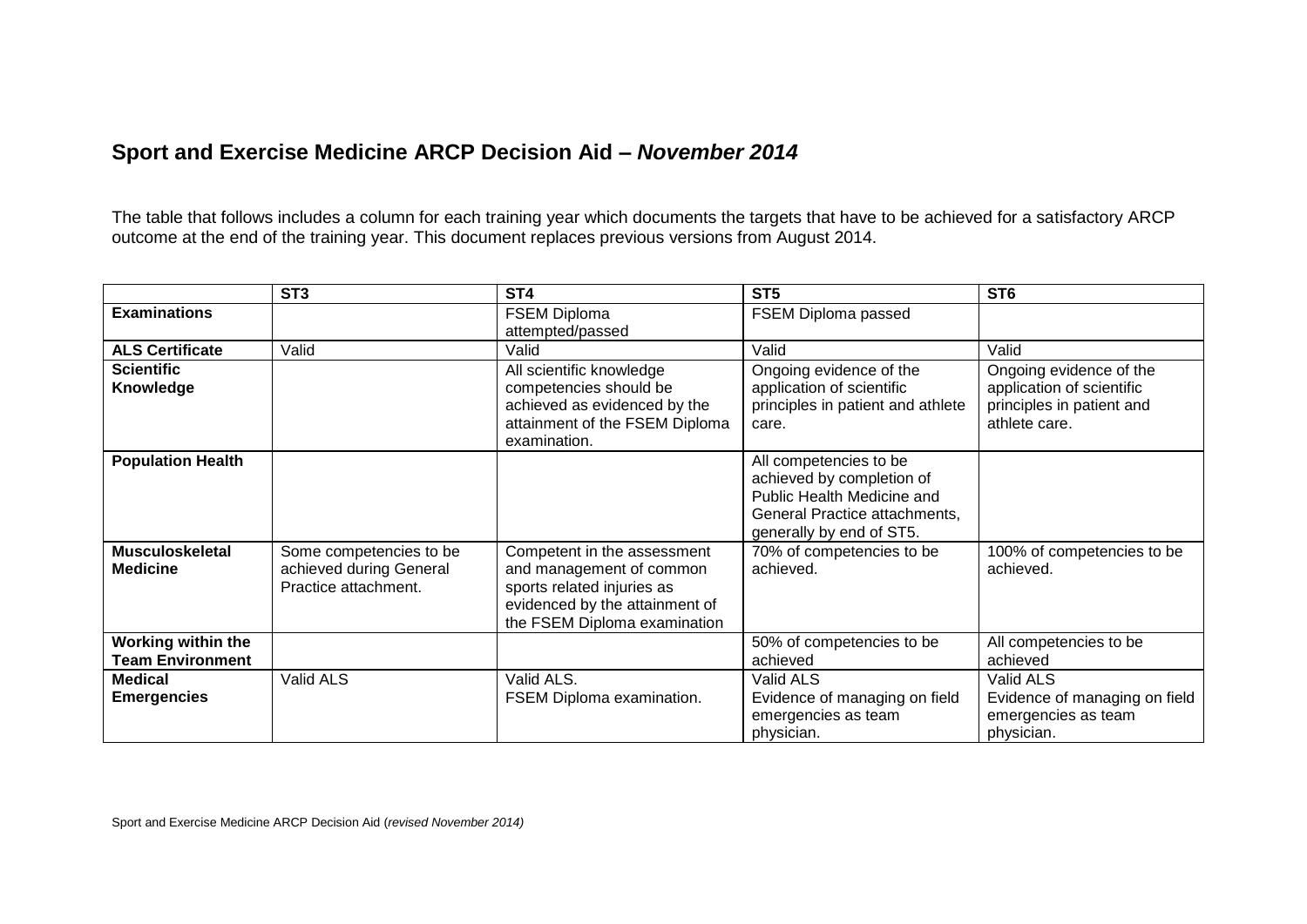| <b>Drugs in Sport</b>                                                         | Awareness of regulations<br>regarding the use of drugs by<br>athletes and doctor's<br>responsibilities in this area -<br>attained during GP<br>attachment. | Knowledge competencies to be<br>achieved - FSEM Diploma<br>examination.                                                                                   | Has attained practical<br>experience of drugs in sport<br>through working with athletes<br>and teams.                                                                                                                                       | All competencies to be<br>achieved.                                                                                                                                                                                                            |
|-------------------------------------------------------------------------------|------------------------------------------------------------------------------------------------------------------------------------------------------------|-----------------------------------------------------------------------------------------------------------------------------------------------------------|---------------------------------------------------------------------------------------------------------------------------------------------------------------------------------------------------------------------------------------------|------------------------------------------------------------------------------------------------------------------------------------------------------------------------------------------------------------------------------------------------|
| Psychosocial<br><b>Aspects of SEM</b>                                         | Demonstrates an awareness<br>of the psychosocial influences<br>that affect exercise<br>participation and adherence<br>to exercise prescription.            | Demonstrates an awareness of<br>the psychosocial influences that<br>affect exercise participation and<br>adherence to exercise<br>prescription.           | Demonstrates the ability to<br>communicate effectively with<br>athletes and their coaches,<br>both within the individual and<br>team environment. Shows an<br>awareness of the psychosocial<br>factors influencing athletic<br>performance. | Demonstrates the ability to<br>communicate effectively with<br>athletes and their coaches,<br>both within the individual and<br>team environment. Shows an<br>awareness of the<br>psychosocial factors<br>influencing athletic<br>performance. |
| <b>Investigations and</b><br><b>Procedures</b>                                |                                                                                                                                                            | Should be familiar with the<br>investigations commonly used in<br>the assessment of the injured<br>athlete - FSEM Diploma<br>examination                  | Should be competent to<br>perform a biomechanical<br>assessment.<br>Should be competent to safely<br>perform injections of at least<br>two joints.                                                                                          | All competencies to be<br>achieved                                                                                                                                                                                                             |
| Spinal Injuries,<br>Amputee<br><b>Rehabilitation and</b><br><b>Disability</b> |                                                                                                                                                            | Should be aware of the<br>challenges facing the disabled<br>individual with respect to<br>exercise and sports participation<br>- FSEM Diploma examination | Evidence of managing exercise<br>related problems in these<br>groups.                                                                                                                                                                       | All competencies to be<br>achieved                                                                                                                                                                                                             |
| <b>Physical Activity in</b><br><b>Special Groups</b>                          |                                                                                                                                                            | Should be aware of the<br>challenges facing these groups<br>with respect to exercise and<br>sports participation - FSEM<br>Diploma examination            | Evidence of managing exercise<br>related problems in these<br>groups.                                                                                                                                                                       | Evidence of managing<br>exercise related problems in<br>these groups.<br>All competencies to be<br>achieved.                                                                                                                                   |
| <b>Research, Statistics</b><br>and Audit                                      | Evidence of participation in an<br>audit                                                                                                                   | Evidence of completion of an<br>audit - with major involvement in<br>design, implementation, analysis<br>and presentation of results and                  | Evidence of ongoing<br>involvement in audit and of<br>critical thinking in clinical<br>practice.                                                                                                                                            | Satisfactory portfolio of audit<br>involvement,                                                                                                                                                                                                |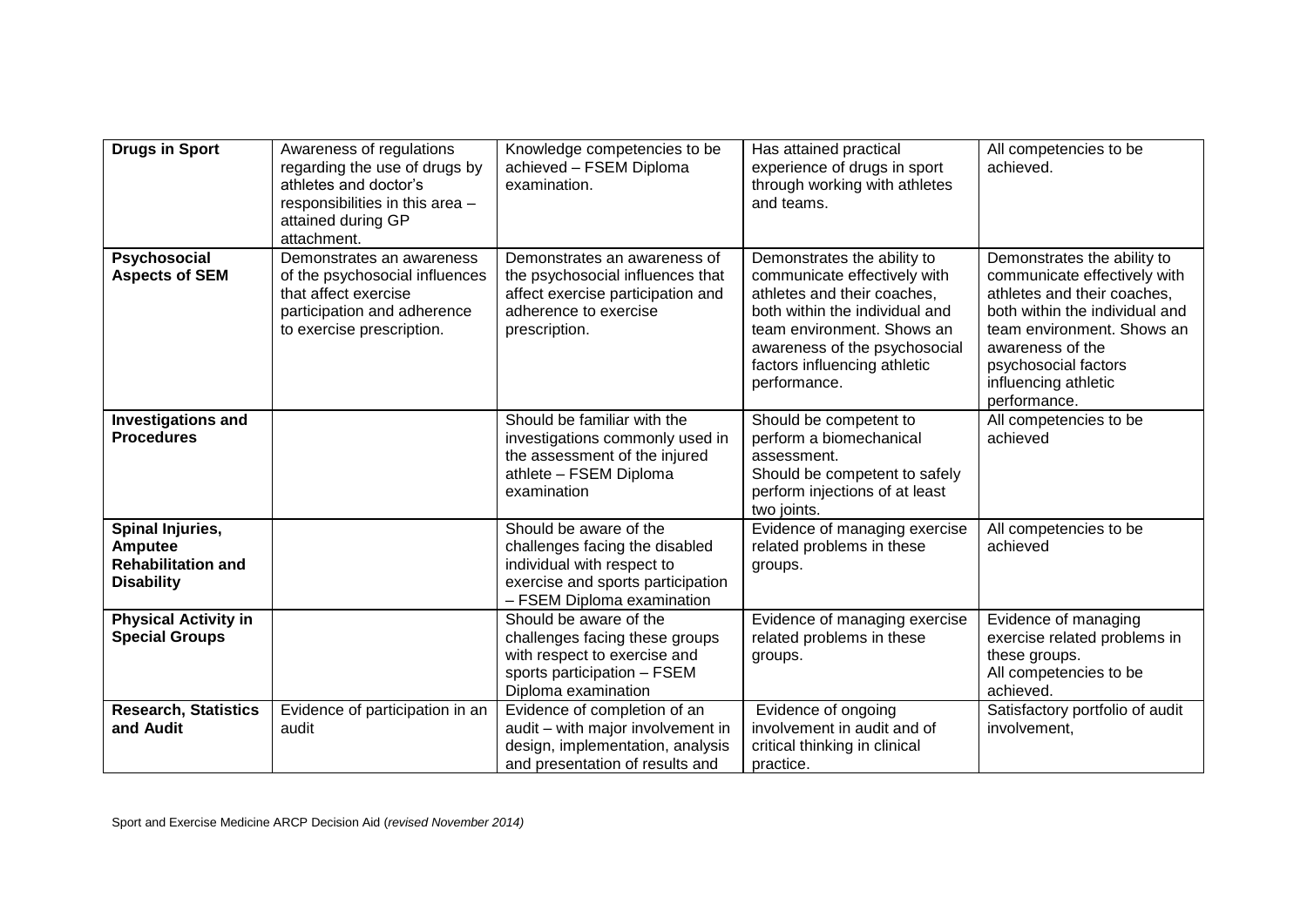| <b>Teaching and</b>                                 |                                                                                                                                                                                                                            | recommendations<br>Evidence of critical thinking<br>around relevant clinical<br>questions<br>Evidence of participation in                                                                                               |                                                                                                                                                                                                                                                                                    |                                                                                                                                                                                                                                                                                    |
|-----------------------------------------------------|----------------------------------------------------------------------------------------------------------------------------------------------------------------------------------------------------------------------------|-------------------------------------------------------------------------------------------------------------------------------------------------------------------------------------------------------------------------|------------------------------------------------------------------------------------------------------------------------------------------------------------------------------------------------------------------------------------------------------------------------------------|------------------------------------------------------------------------------------------------------------------------------------------------------------------------------------------------------------------------------------------------------------------------------------|
| <b>Presentational Skills</b>                        |                                                                                                                                                                                                                            | teaching of medical students,<br>junior doctors and other AHPs                                                                                                                                                          | Evidence of participation in<br>teaching with results of<br>students' evaluation of that<br>teaching<br>Evidence of understanding of<br>the principles of adult education                                                                                                          | Portfolio evidence of ongoing<br>evaluated participation in<br>teaching<br>Evidence of implementation of<br>the principles of adult<br>education                                                                                                                                   |
| <b>Medical</b><br><b>Management</b>                 |                                                                                                                                                                                                                            | Evidence of participation in, and<br>awareness of, some aspect of<br>management - examples might<br>include responsibility for<br>organising rotas, teaching<br>sessions or journal clubs                               | Evidence of awareness of<br>managerial structures and<br>functions within the NHS. Such<br>evidence might include<br>attendance at relevant courses,<br>participation in relevant local<br>management meetings with<br>defined responsibilities.                                   | Evidence of understanding of<br>managerial structures e.g. by<br>reflective portfolio entries<br>around relevant NHS<br>management activities.                                                                                                                                     |
| <b>Ethical and</b><br>Medicolegal<br><b>Aspects</b> | Demonstrates knowledge of<br>the principles of medical<br>ethics and shows evidence of<br>applying these principles in<br>clinical practice, eg patient<br>confidentiality, consent<br>procedures, medical records<br>etc. | Demonstrates knowledge of the<br>principles of medical ethics and<br>shows evidence of applying<br>these principles in clinical<br>practice, eg patient<br>confidentiality, consent<br>procedures, medical records etc. | Demonstrates knowledge of the<br>principles of medical ethics and<br>shows evidence of applying<br>these principles in clinical<br>practice, including when<br>working in the sports<br>environment, eg patient<br>confidentiality, consent<br>procedures, medical records<br>etc. | Demonstrates knowledge of<br>the principles of medical<br>ethics and shows evidence of<br>applying these principles in<br>clinical practice, including<br>when working in the sports<br>environment, eg patient<br>confidentiality, consent<br>procedures, medical records<br>etc. |
| <b>Self Directed</b><br>Learning                    | Evidence of satisfactory CPD<br>activity and reflective<br>learning, mapping CPD<br>requirements to ongoing<br>training needs                                                                                              | Evidence of satisfactory CPD<br>activity and reflective learning,<br>mapping CPD requirements to<br>ongoing training needs.                                                                                             | Evidence of satisfactory CPD<br>activity and reflective learning,<br>mapping CPD requirements to<br>ongoing training needs.                                                                                                                                                        | Evidence of satisfactory CPD<br>activity and reflective learning,<br>mapping CPD requirements<br>to ongoing training needs.                                                                                                                                                        |
| <b>Educational</b><br><b>Supervisor's Report</b>    | Satisfactory - to include<br>summary of MCR and any                                                                                                                                                                        | Satisfactory - to include<br>summary of MCR and any                                                                                                                                                                     | Satisfactory - to include<br>summary of MCR and any                                                                                                                                                                                                                                | Satisfactory - to include<br>summary of MCR and any                                                                                                                                                                                                                                |

Sport and Exercise Medicine ARCP Decision Aid (*revised November 2014)*